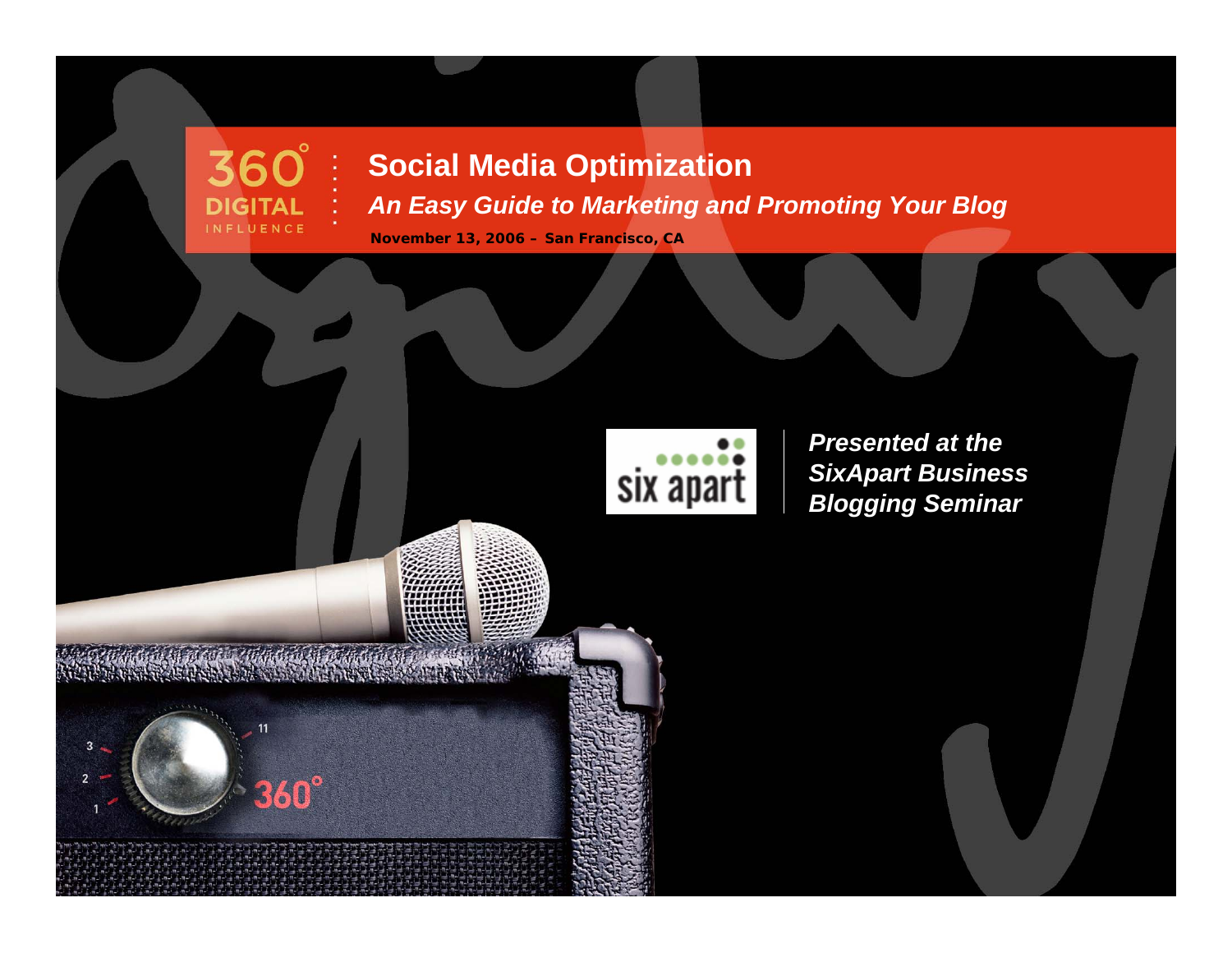



#### **What is Social Media Optimization?**



*A process of optimizing your site/blog to be more visible in social media searches and sites, more easily linked by other sites, and more frequently discussed online in blog posts and other social media*

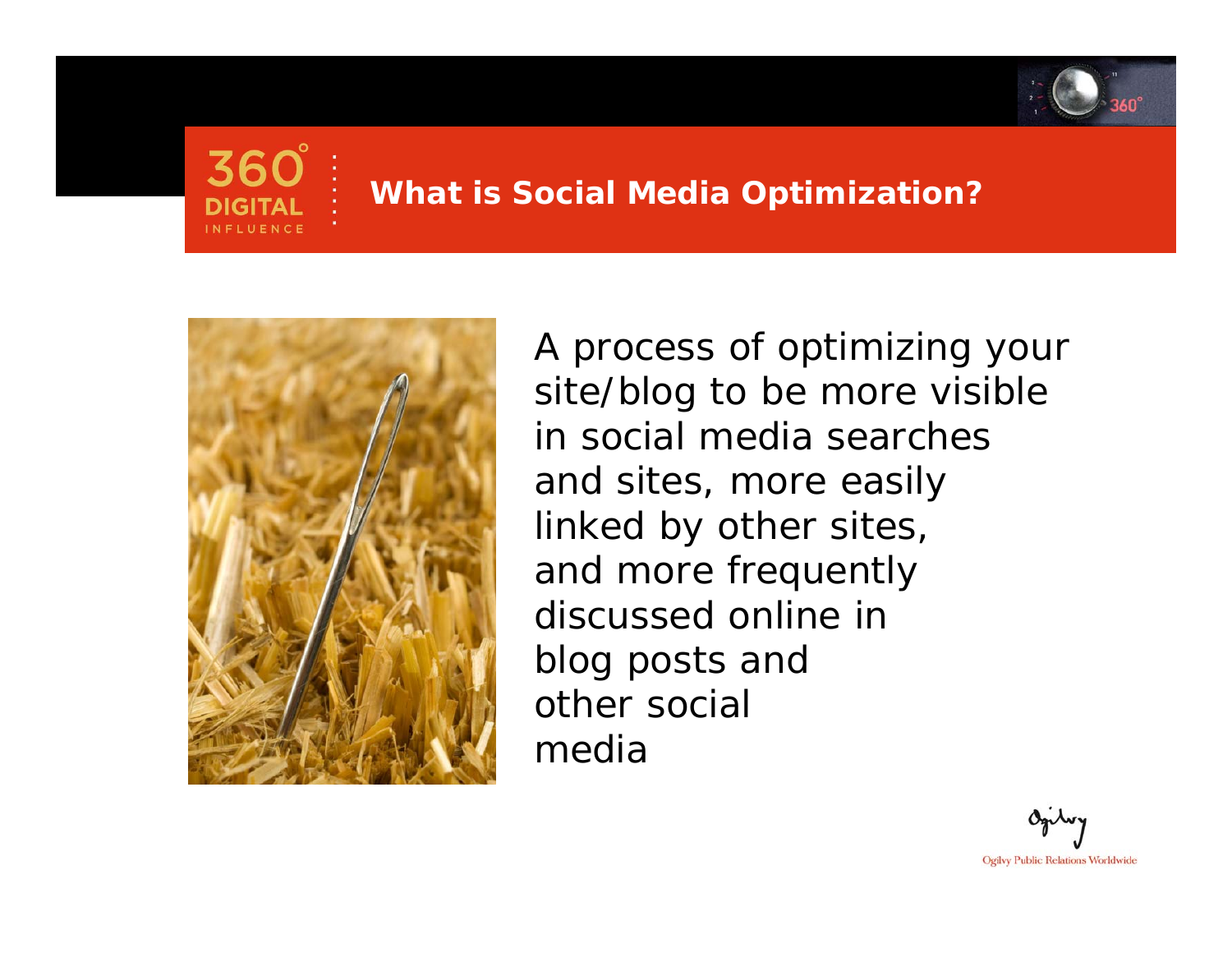

# **Why do we need it?** *The Shifting Media Landscape*

- •Everyone is a content creator
- •Technorati currently indexes nearly 60 million blogs
- •Google searches for most terms return millions of results

## **Bottom Line: There is an increasing amount of "noise" online – which is leading to …**

- •The rise of human filtered search
- •The long tail, meganiche and wisdom of crowds

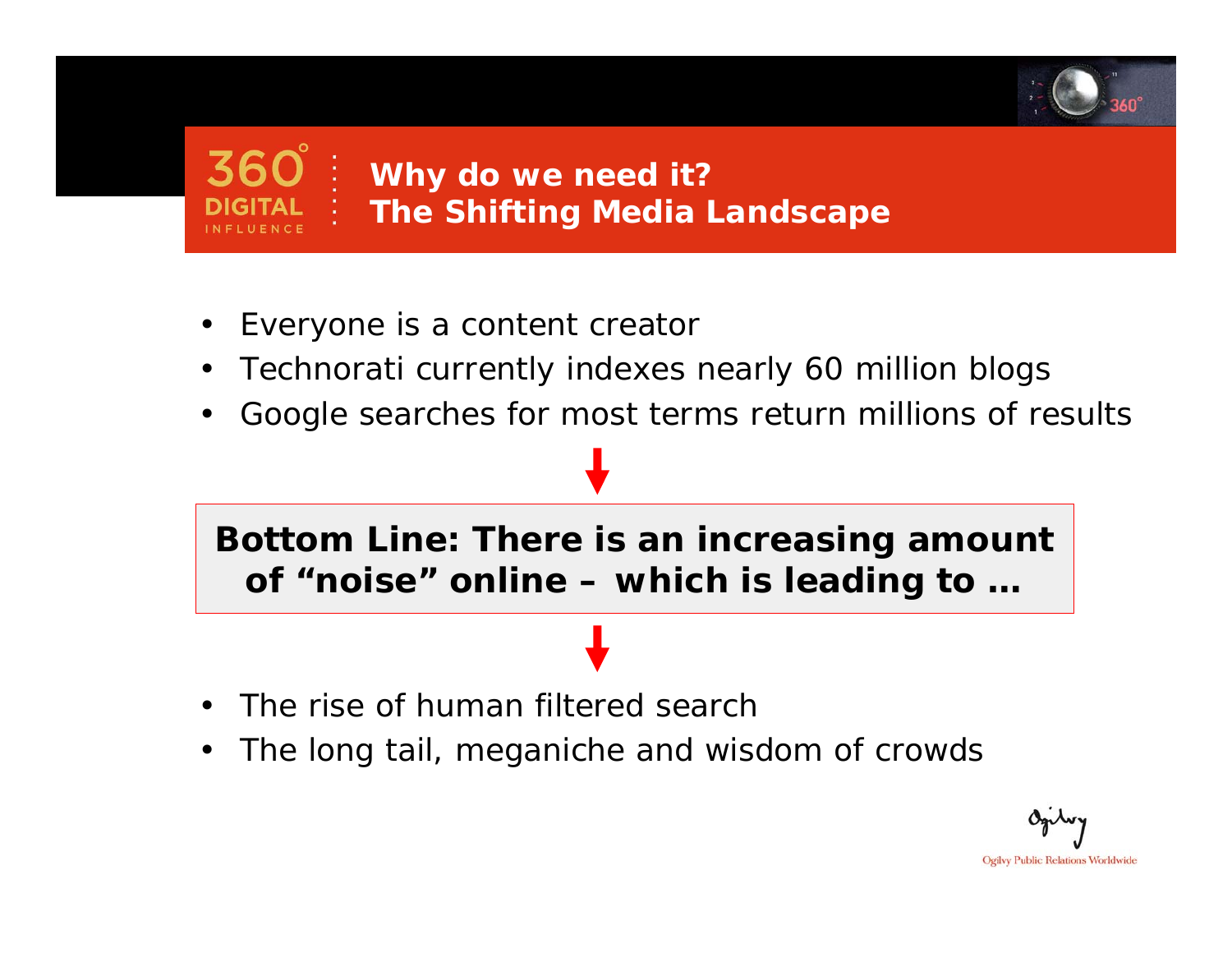



**Marketing Your Blog** *The Basic Elements*

# **Branding**  Æ **Positioning**  Æ **Integrating**  Æ **Claiming**  Æ **Syndicating**

#### *And then comes … Marketing*

#### **What we will cover today:**

- •How to Implement Social Media Optimization
- •A Case Study of SMO
- •Using Typepad for Marketing
- •A Checklist for Marketing Blog Posts

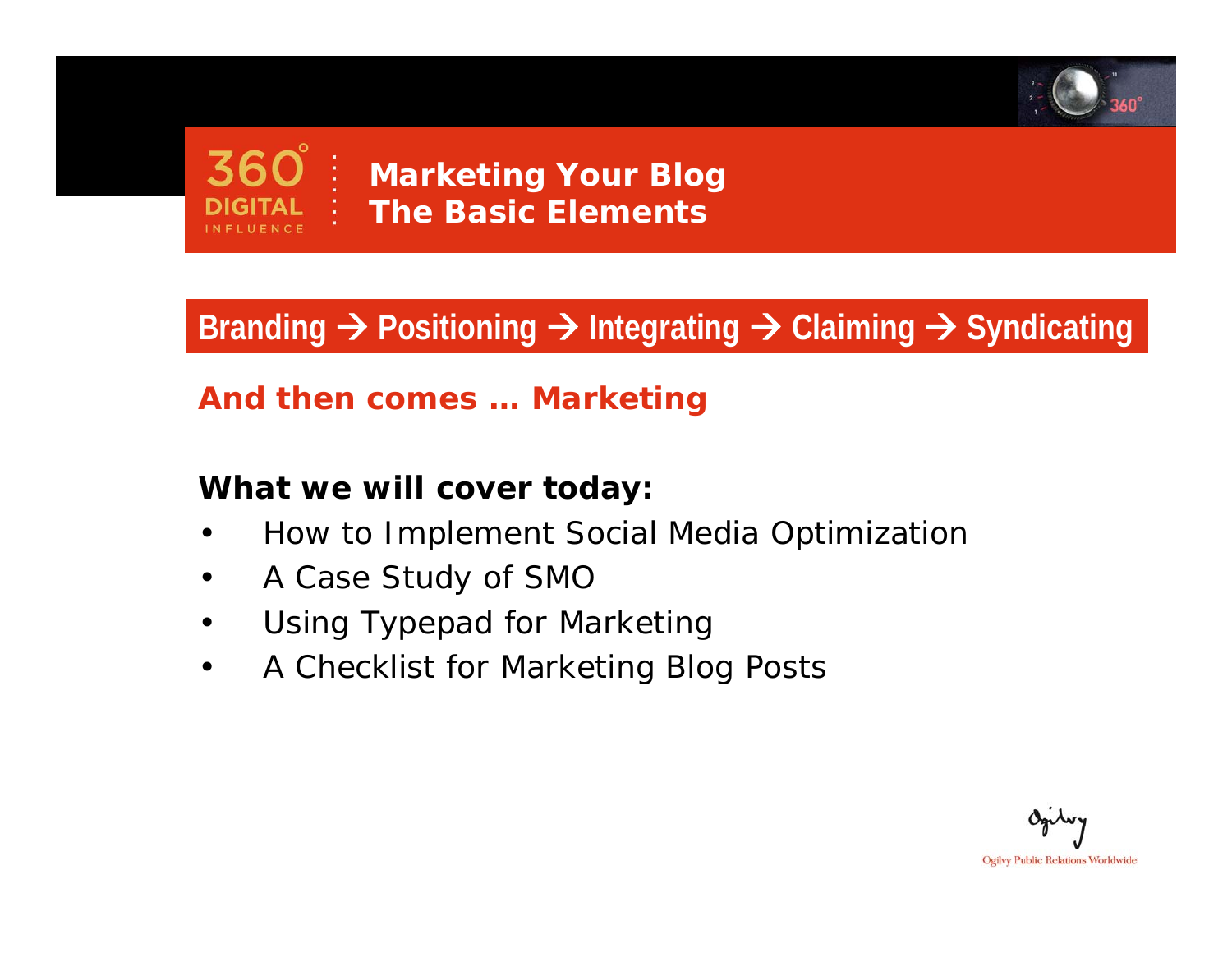

#### **Getting Started with Implementing SMO** *5 rules to consider …*

- 1. Increase your linkability
- 2. Make tagging and bookmarking easy
- 3. Reward inbound links

**INFLUENCE** 

- 4. Help your content travel
- 5. Encourage the mashup

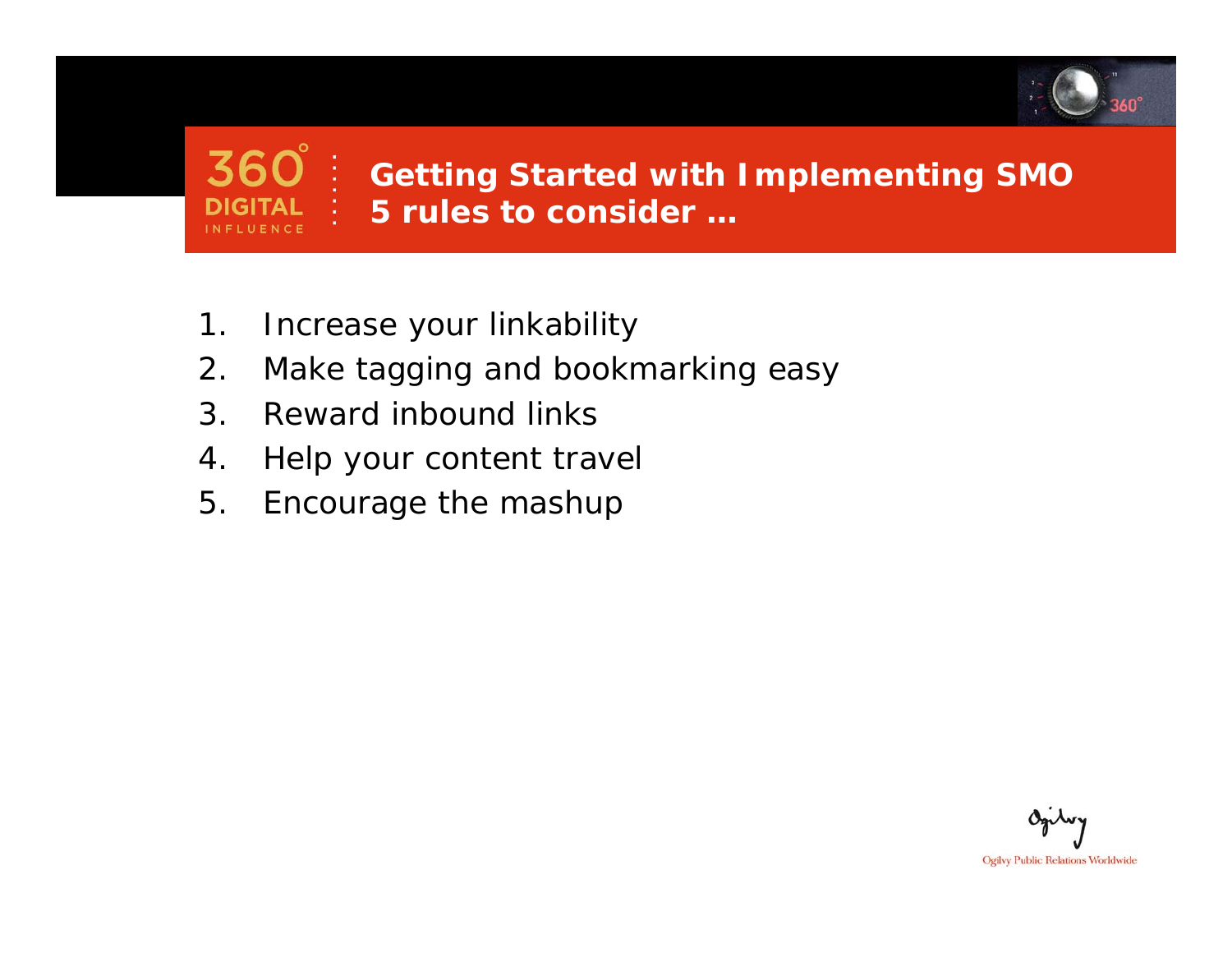



#### **Increase Your Linkability** *Focusing on sticky content and links …*



- • Update your content as often as possible
- • Create sticky content features
	- Downloads
	- Lists/Rules
- • Use catchy headlines and branding
- • Follow the Permalinkconventions

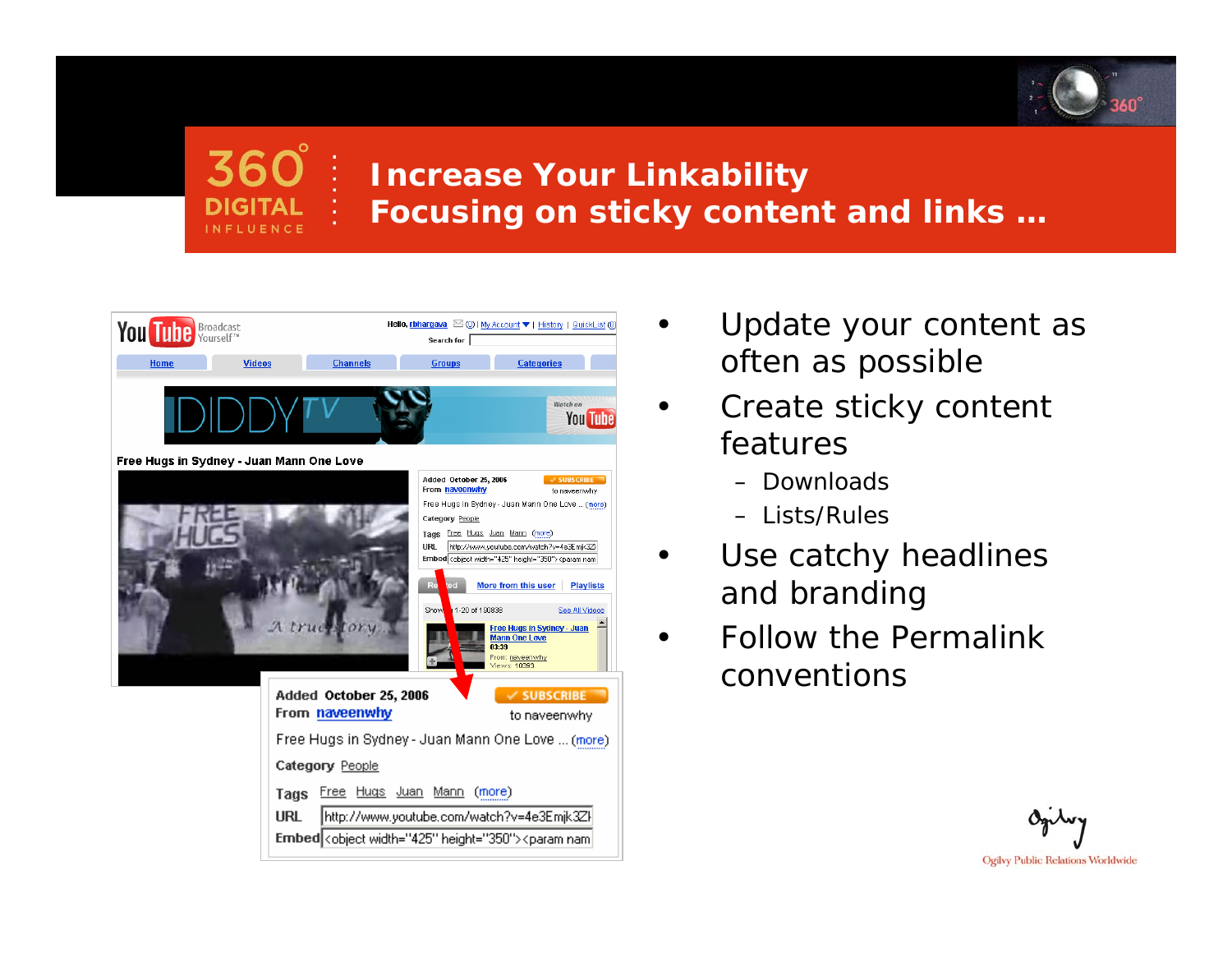

#### **Make Tagging and Bookmarking Easy** *Increase your visibility with new tool …*

•

•

•



| <b>Online Marketing Blog</b><br>A blog about the intersection of new media PR, blog and search marketing.                |                                                                                                                                                                                                                                                                                                                                                                                                                                                |                              |         |
|--------------------------------------------------------------------------------------------------------------------------|------------------------------------------------------------------------------------------------------------------------------------------------------------------------------------------------------------------------------------------------------------------------------------------------------------------------------------------------------------------------------------------------------------------------------------------------|------------------------------|---------|
| <b>About</b><br>Home                                                                                                     | <b>Resources</b>                                                                                                                                                                                                                                                                                                                                                                                                                               | <b>Archives</b><br>Subscribe | Contact |
| Social Bookmark Creator                                                                                                  |                                                                                                                                                                                                                                                                                                                                                                                                                                                |                              |         |
| Step 1: Choose bookmark services                                                                                         |                                                                                                                                                                                                                                                                                                                                                                                                                                                |                              |         |
| ⊽<br>$\Box$ CiteUlike $\Box$ igooi<br>⊽<br>$\Box$ Earthlink $\Box$ malgnolia<br>FeedMarker D Maple.nu<br>Flog this!<br>□ | BlinkBits $\Box$ Feedmelinks $\Box$ Netvouz $\Box$ tagtooga<br>□ Newsvine □ TalkDigger<br>Bloomarks $\Box$ Give a Link $\Box$ Onlywire $\Box$ Wink<br>Buddymarks □ Gravee □ RawSugar ■ Yahoo MyWeb<br>$\Box$ reddit<br>$\square$ Connotea $\square$ Lilisto $\square$ Scuttle!<br>del.icio.us □ Linkagogo ■ Shadows<br>$\blacksquare$ Digg it $\blacksquare$ Linkroll $\blacksquare$ Simpy<br>$\blacksquare$ Spurl<br>$\Box$ Taggly<br>My-Tuts |                              |         |

- Use quick buttons to let people save your blog to any social bookmarking tool they use
- Add relevant tags to each blog post so these posts can appear in aggregations listed by keyword on sites like Technorati
	- "Claim" your posts first by bookmarking them in del.icio.us

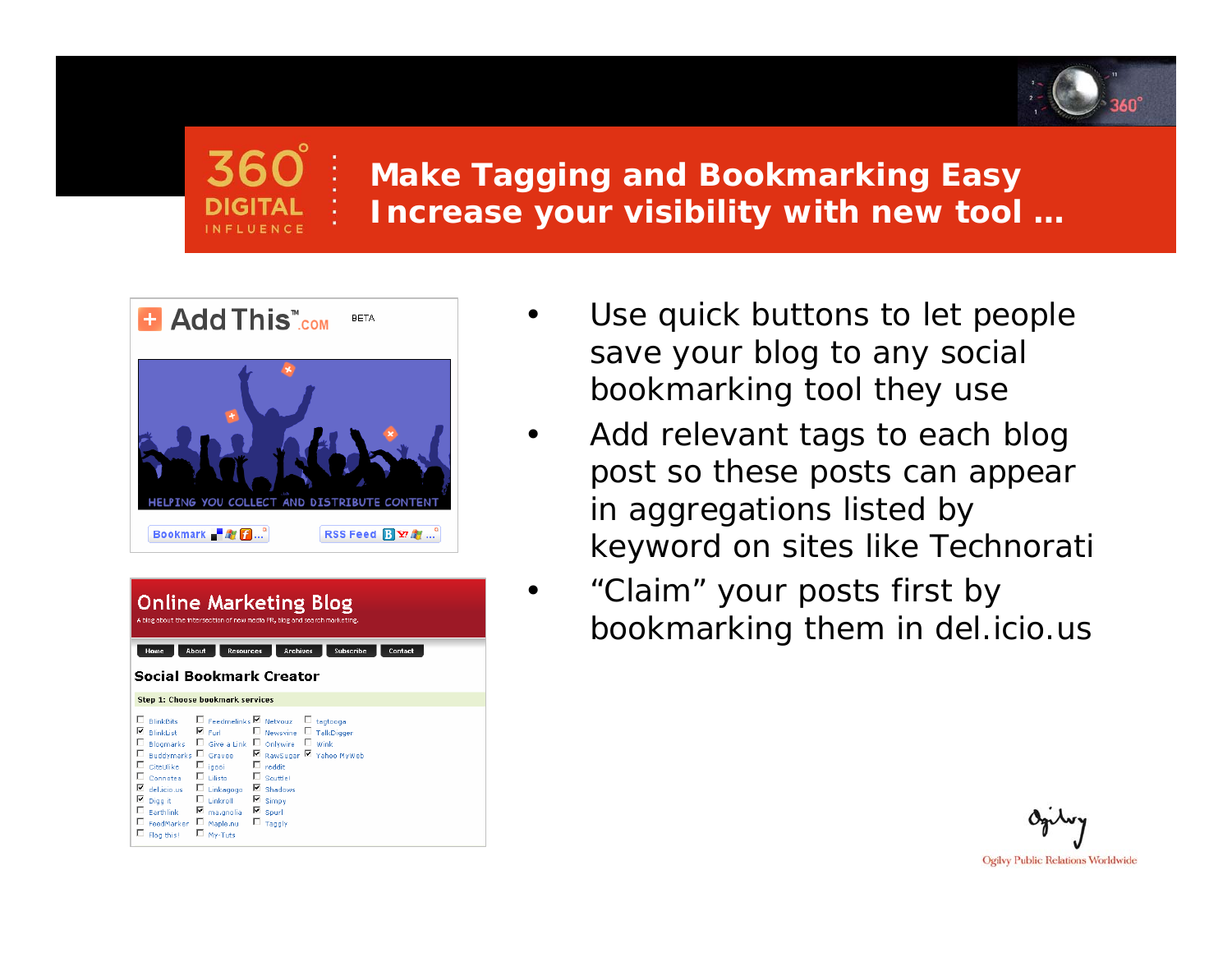

# **Reward Inbound Links** *Making it worthwhile for others to link …*

- • Display trackbacks, comments on your blog automatically
- • Add a list of "blogs that link here" or "recent comments" to feature contributors to your blog more highly (and therefore potentially send more of your traffic to them)
- • Offer thanks by adding a comment to a linking blog post or directly thanking linkers
- • Add links to further thoughts as updates on your original post

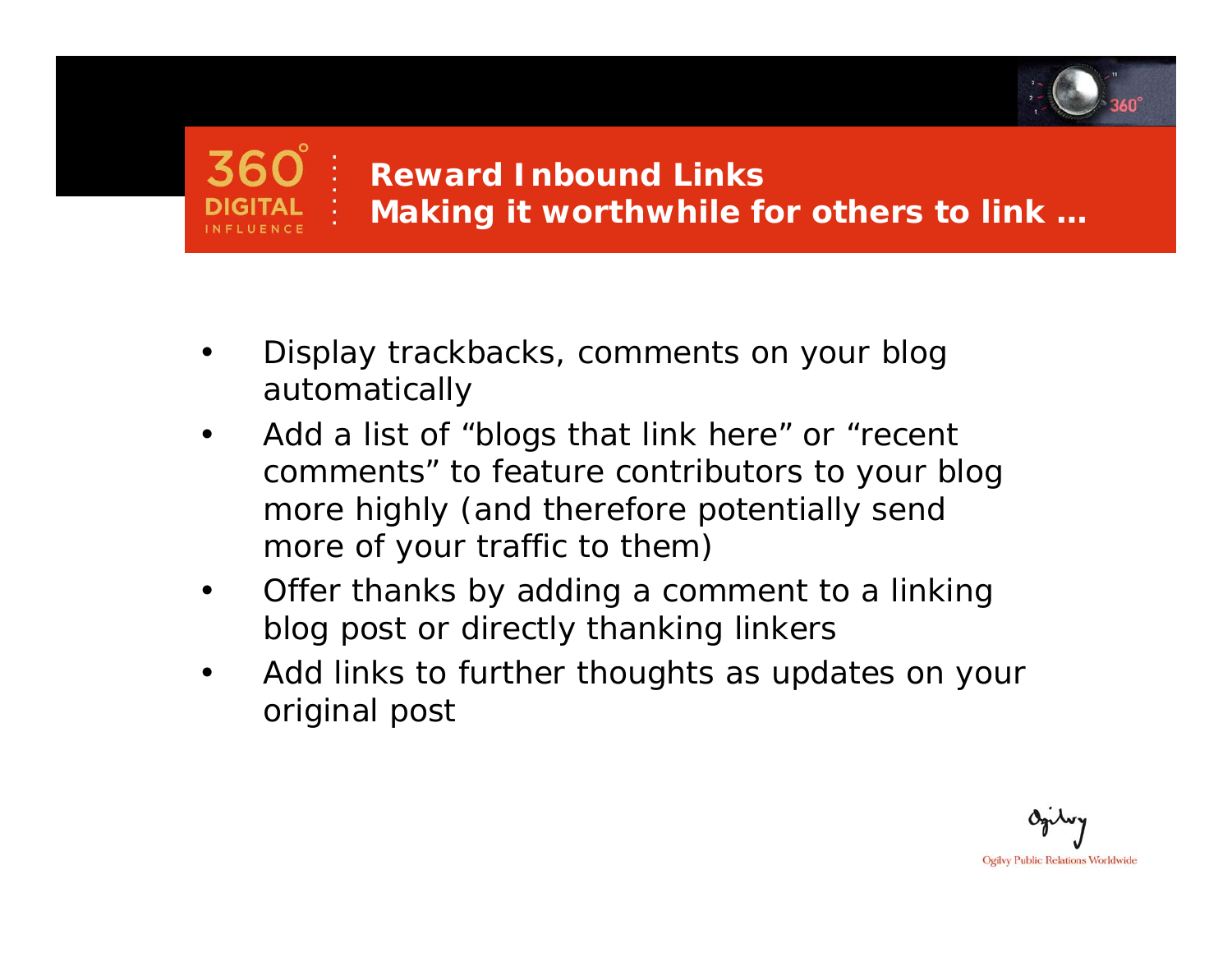

# **Help Your Content Travel** *Syndicating and submitting your content …*

•



- Syndicate your content in RSS and provide direct links for visitors to subscribe
- • Offer email subscriptions to content through services like Feedburner
- • Don't be afraid to submit your own posts to sites like Digg or Marktd, assuming the content is relevant (relevancy is key)
- • Tell other bloggers about your blog or a recent post – especially bloggers you admire

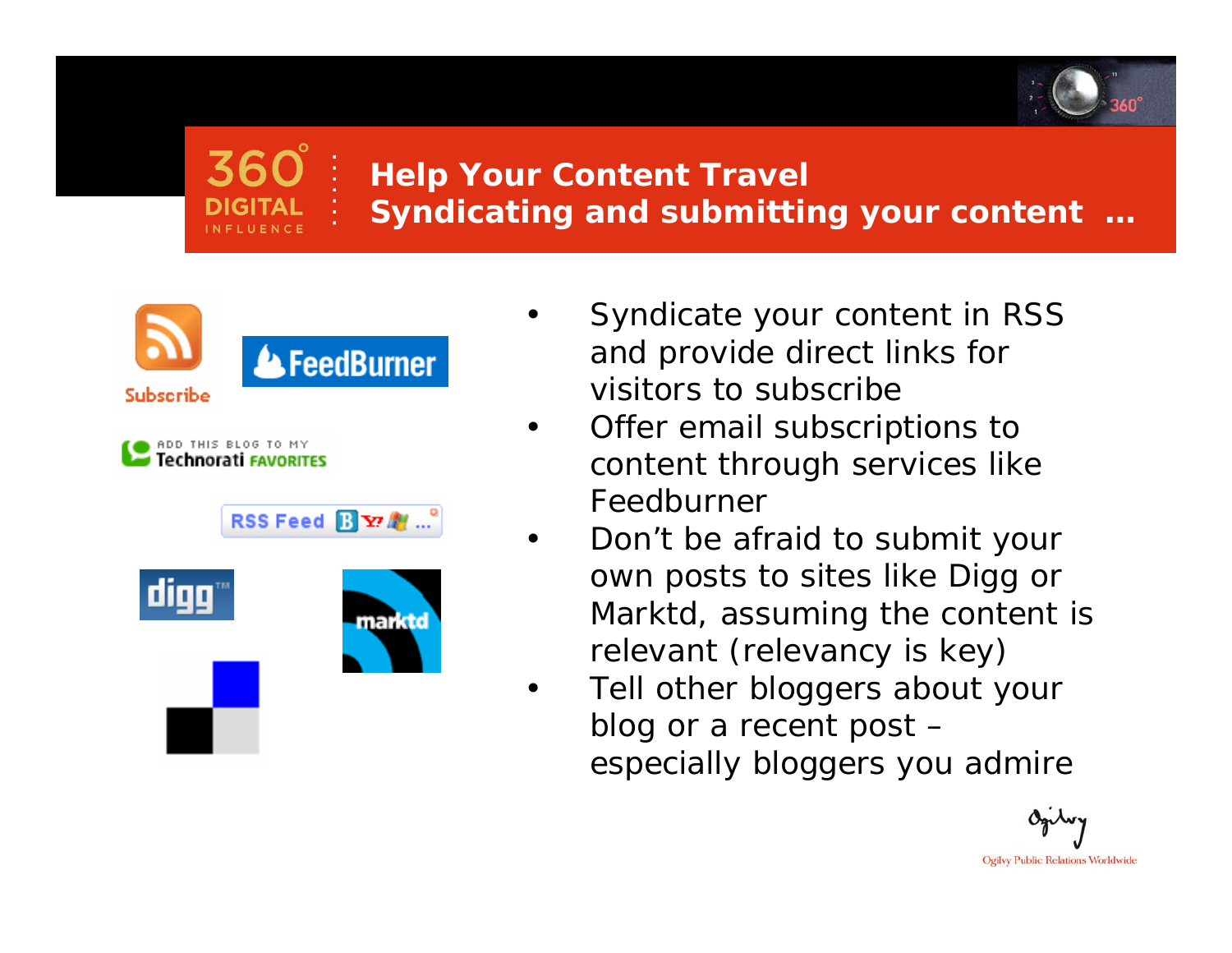

# **Encourage the Mashup** *Sharing and distributing your blog …*

•







- Choose a Creative Commons license for your content (and don't get ruled by your lawyers)
- • Find blog networks that can help you distribute your content and fit the premise of your blog
- • Pursue guest author or contributor arrangements with blogs in your industry to spread the word about your own blog (be sure to retain rights to republish your work on your blog, if you choose to)

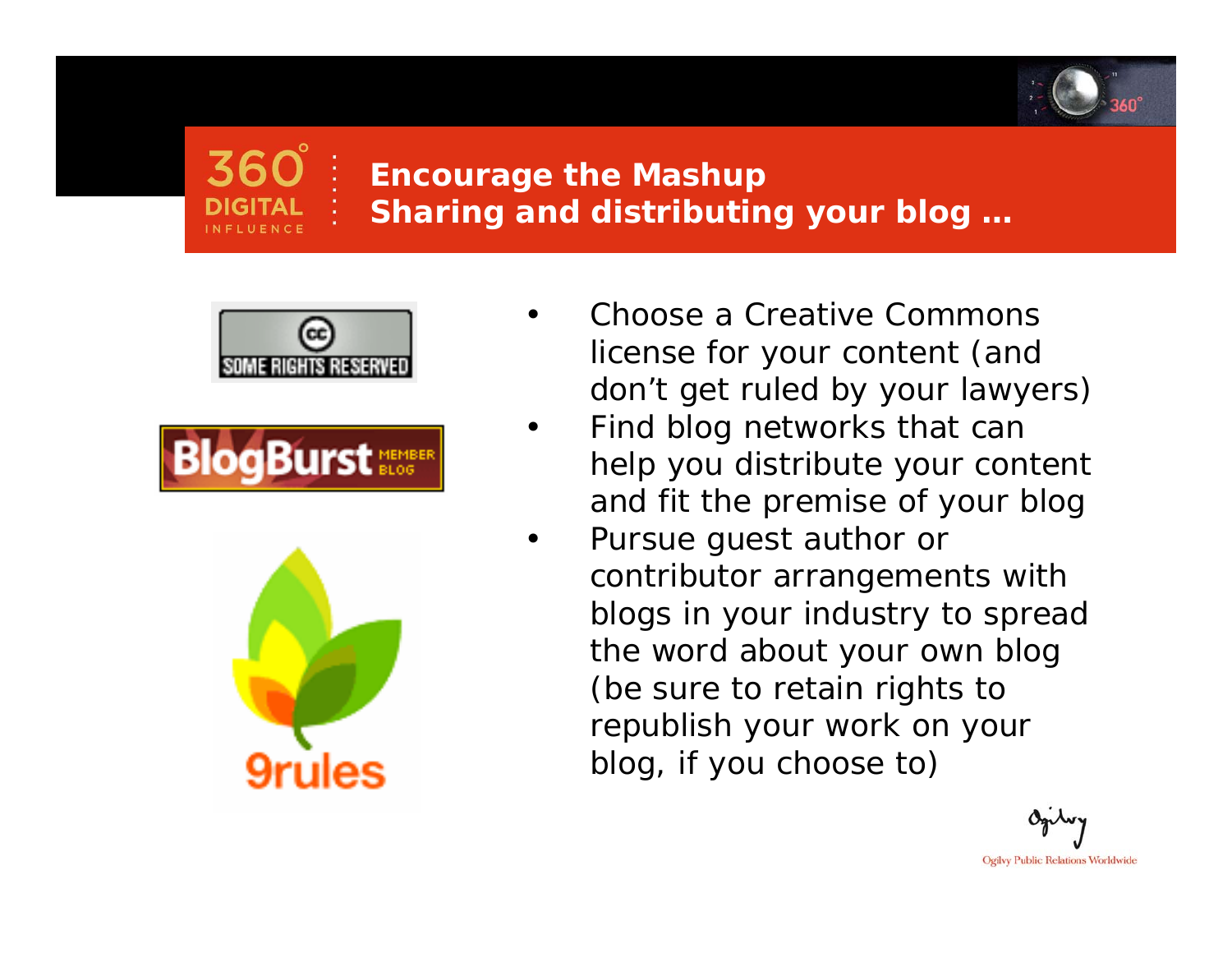

# **Using Typepad for Marketing** *The Swiss Army Sidebar & Widget Marketing*

# **Basics:**

- √ Categories
- $\checkmark$  Blogrolls
- $\checkmark$  Recent posts
- $\checkmark$  RSS Feeds
- $\checkmark$  Site Search
- √ About Page

# **Other Ideas:**

- $\checkmark$  Auto-translate buttons
- $\checkmark$  Email subscriptions
- $\checkmark$  Top 10 Most Popular or Favourite Posts
- $\checkmark$  Widgets:
	- Feed Crier
	- •Squidoo Lenses
	- •Del.icio.us Tagrolls
	- •WhoLinked
	- • *Lots more in the Typepad Widget Gallery …*

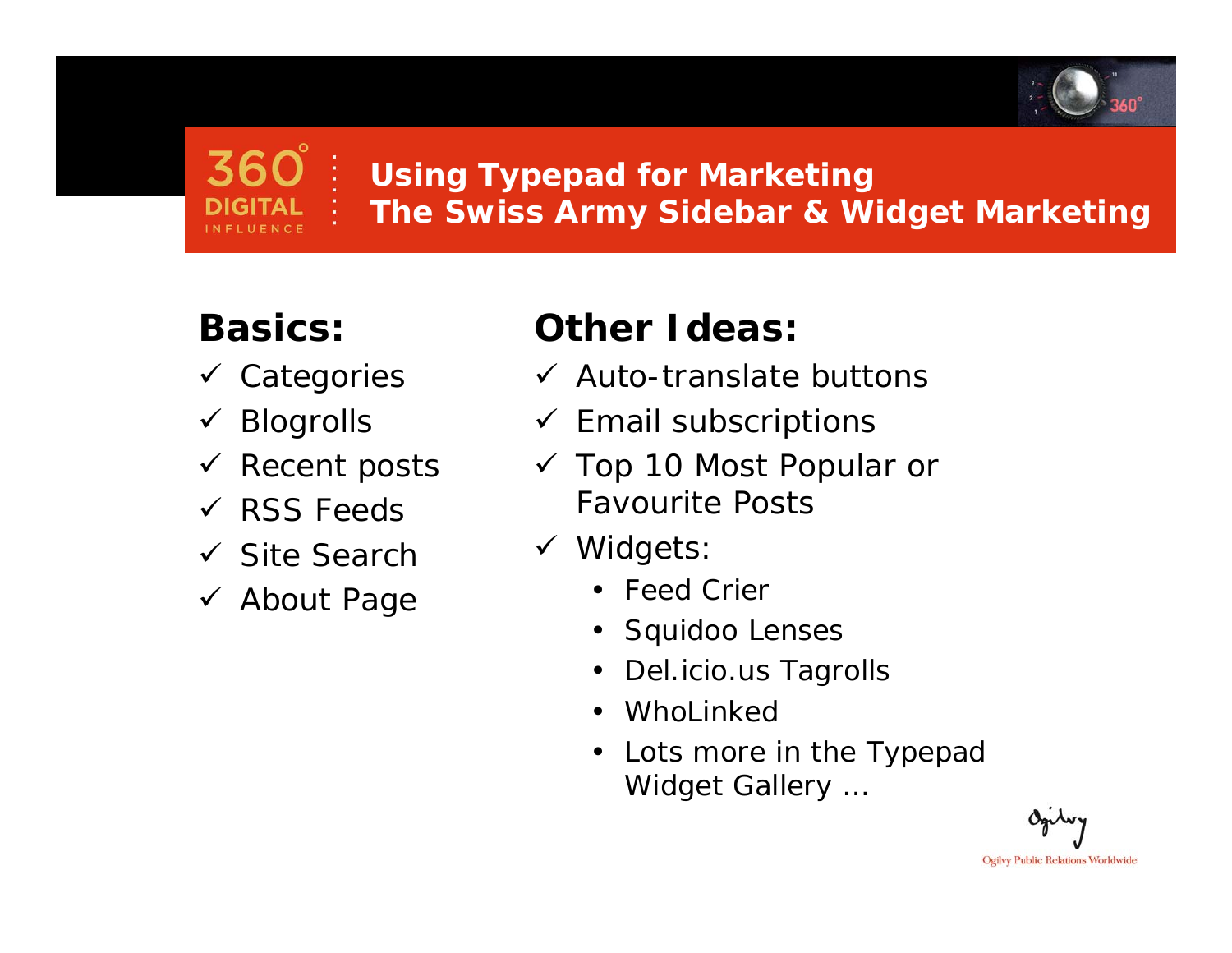

# **Marketing Your Blog Posts** *A Checklist for Individual Posts*

#### **Within Typepad (or other SixApart platforms):**

- $\checkmark$  Send trackbacks & pings
- $\checkmark$  Add tags and keywords (in form + in post)
- $\checkmark$  Use categories

#### **Other tactics:**

- $\checkmark$  Click your own links
- $\checkmark$  Add your entry to relevant social bookmarking and news sites (note: relevancy is key – make sure your content fits the site)
	- Examples include: Digg, Del.icio.us, Marktd, New PR, etc.
- $\checkmark$  Directly contact bloggers that you think will be interested
- $\checkmark$  Submit your post to get covered on megablogs:
	- Examples include: Slashdot, BoingBoing, PSFK, etc.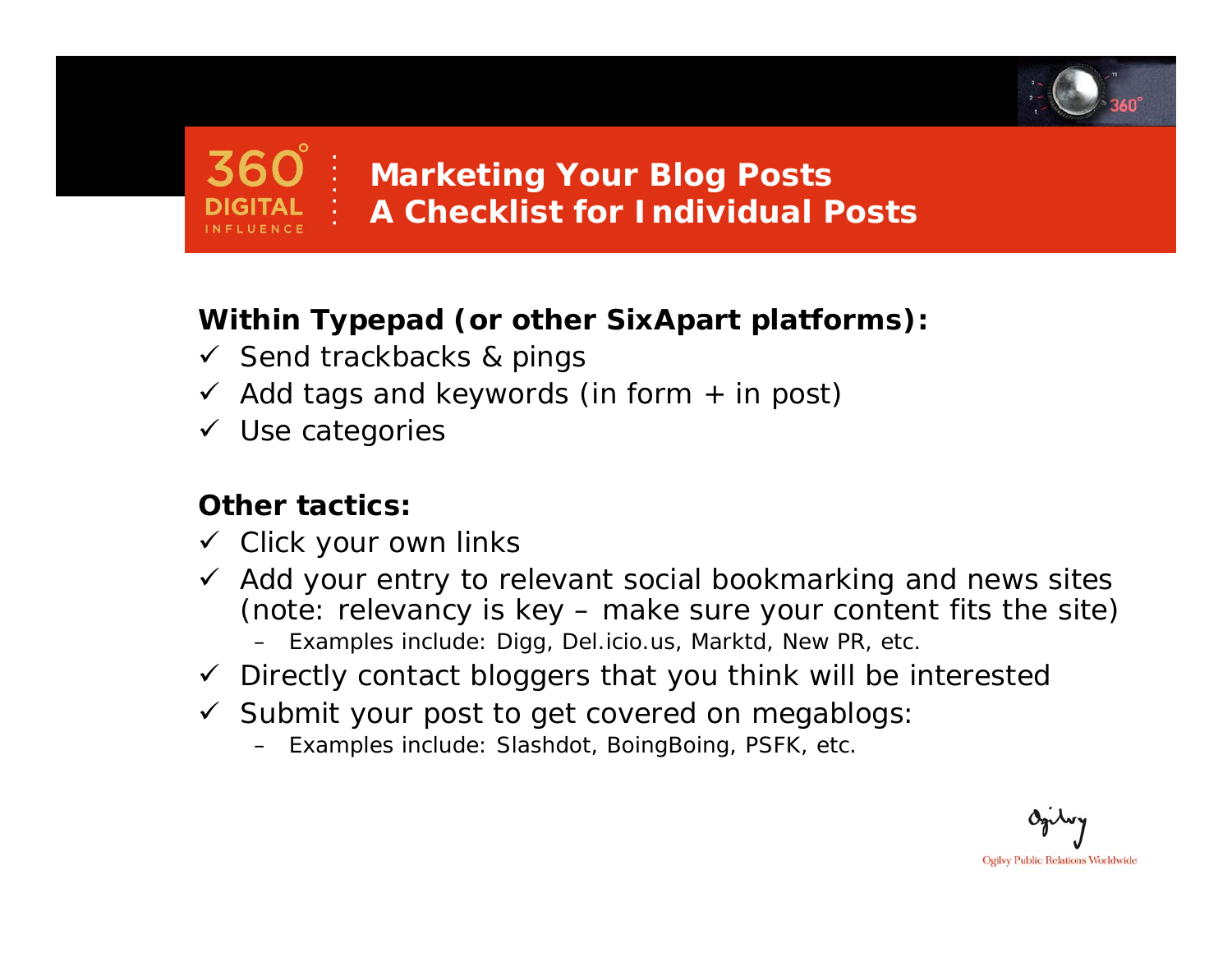

#### **Case Study: Social Media Optimization** *How SMO Caught Fire …*

- •5 Rules of Social Media Optimization – 08/10/06
- • Added tags, bookmarked, emailed and submitted post to other social bookmarking sites
- • Within two weeks, 5 others added rules 5-16 to the original post and built on the original idea
- • Over the span of 3 months since the original post:
	- More than 100 other marketing pros discussed or bookmarked the original post, and Technorati shows 215 links to the original article
	- 8 others translated all 16 rules into French, Dutch, Italian, Spanish, German, Japanese, Greek and Portuguese over the span of 3 months
	- SMO was added to Wikipedia as a term two months ago and still exists as a growing entry

**Ogilvy Public Relations Worldwide**